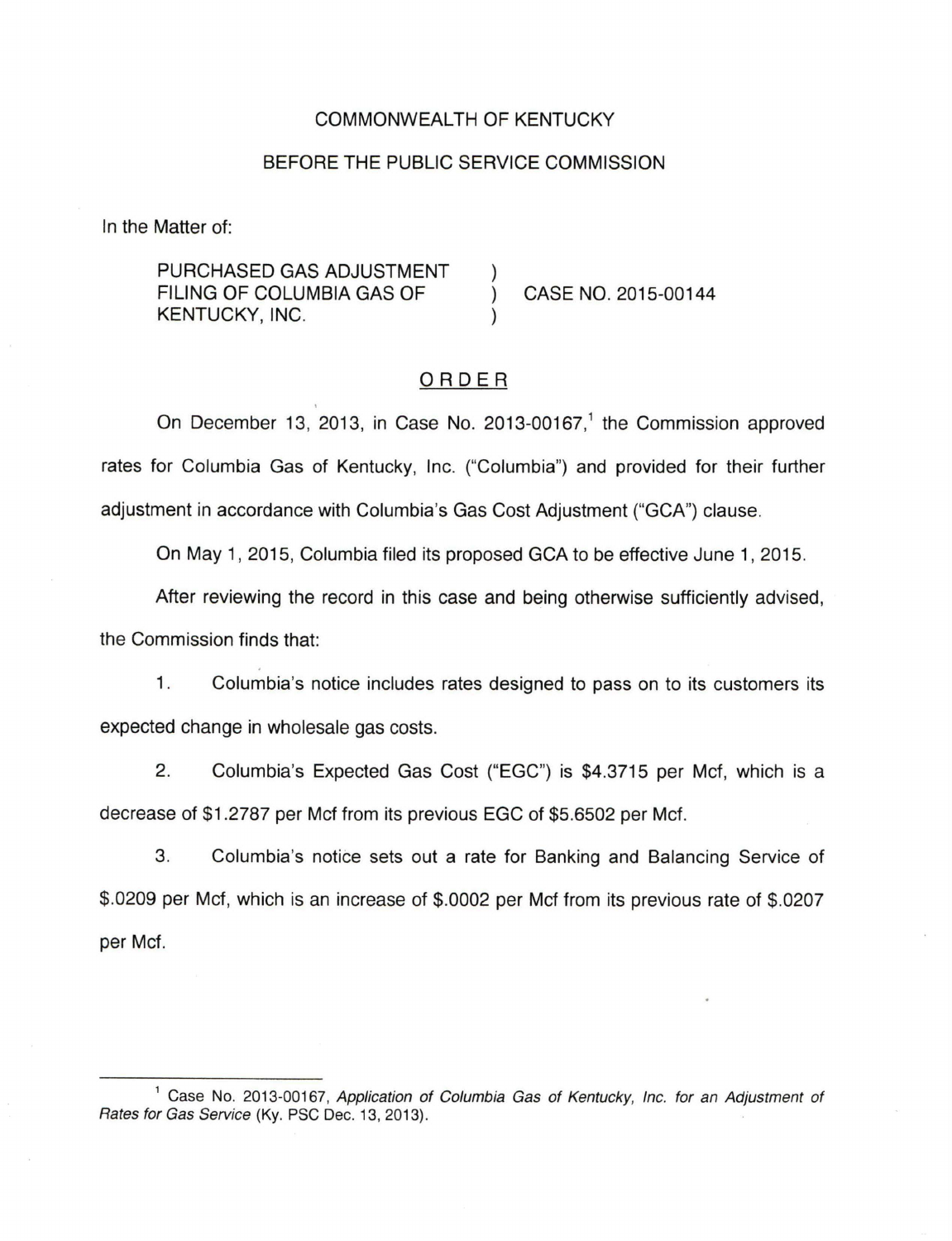4. Columbia's notice sets out no current quarter supplier Refund Adjustment ("RA"). Columbia's notice sets out a total RA of \$.0000 per Mcf, which is no change from its previous total RA.

5. Columbia's notice sets out its Actual Cost Adjustment ("ACA") of \$.3722 per Mcf, which is no change from its previous ACA.

6. Columbia's notice sets out its Balancing Adjustment ("BA") of \$.4721 per Mcf, which is no change from its previous BA.

7. Columbia's notice sets out a Special Agency Service ("SAS") refund adjustment of \$.0000 per Mcf, which is no change from its previous SAS refund adjustment.

8. Columbia's notice sets out its Gas Cost Incentive Adjustment ("GCIA") of \$.0472 per Mcf, which is no change from its previous GCIA.

9. Columbia's approved Gas Cost Recovery rate ("GCR") is \$5.2630 per Mcf, which is a decrease of \$1.2787 per Mcf from the previous GCR of \$6.5417 per Mcf.

10. Columbia's proposed rate, as set forth in the Appendix to this Order, is fair, just, and reasonable and should be approved for the June 2015 billing cycle, beginning on June 1, 2015.

IT IS THEREFORE ORDERED that:

1. Columbia's proposed rate, as set forth in the Appendix to this Order, is approved for billing with the final meter readings beginning on June 1, 2015.

2. Within 20 days of the date of this Order, Columbia shall file with this Commission, using the Commission's electronic Tariff Filing System, revised tariff

-2- Case No. 2015-00144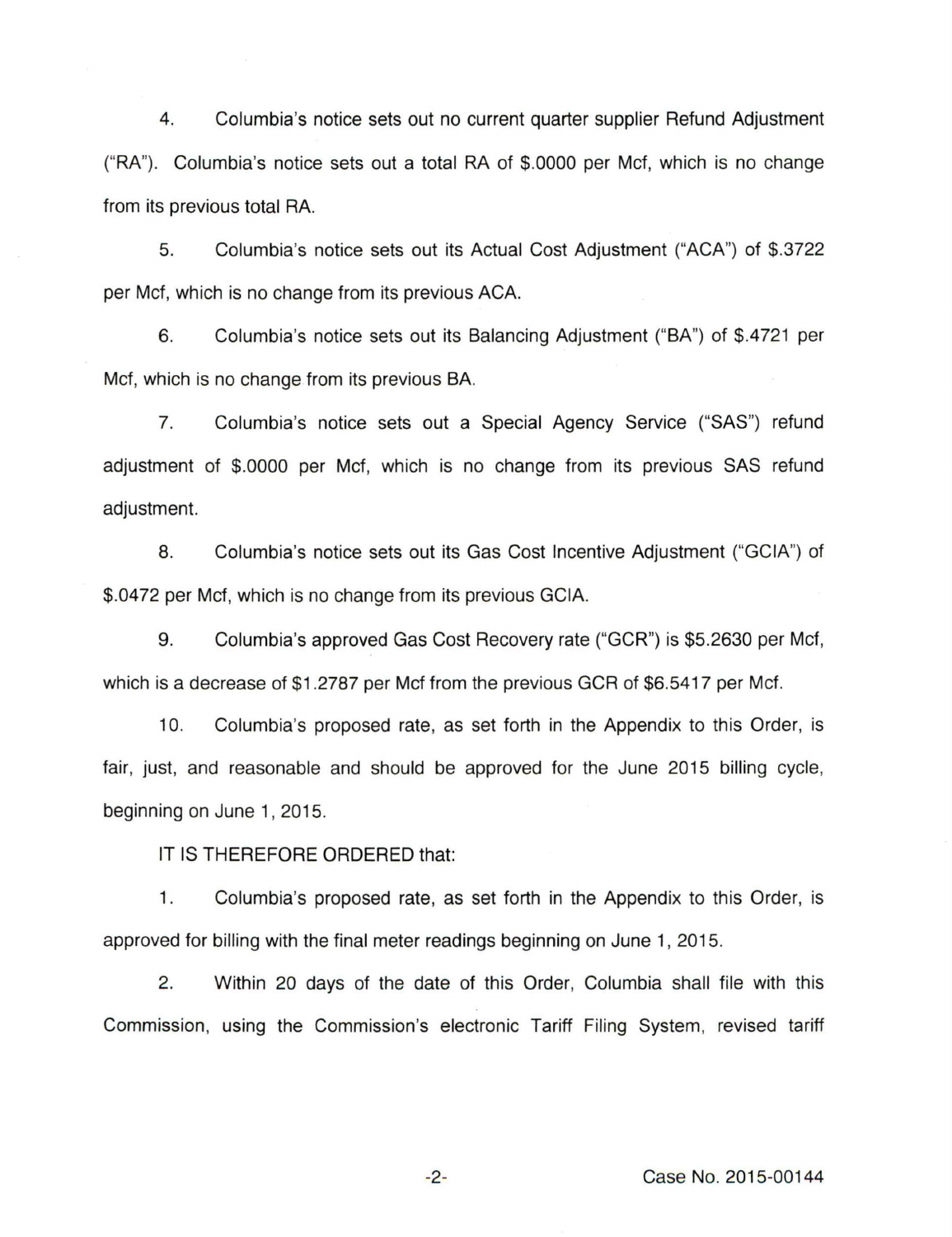sheets setting out the rate approved herein and reflecting that it was approved pursuant to this Order.

By the Commission



**ATTEST** Executive Director

Case No. 2015-00144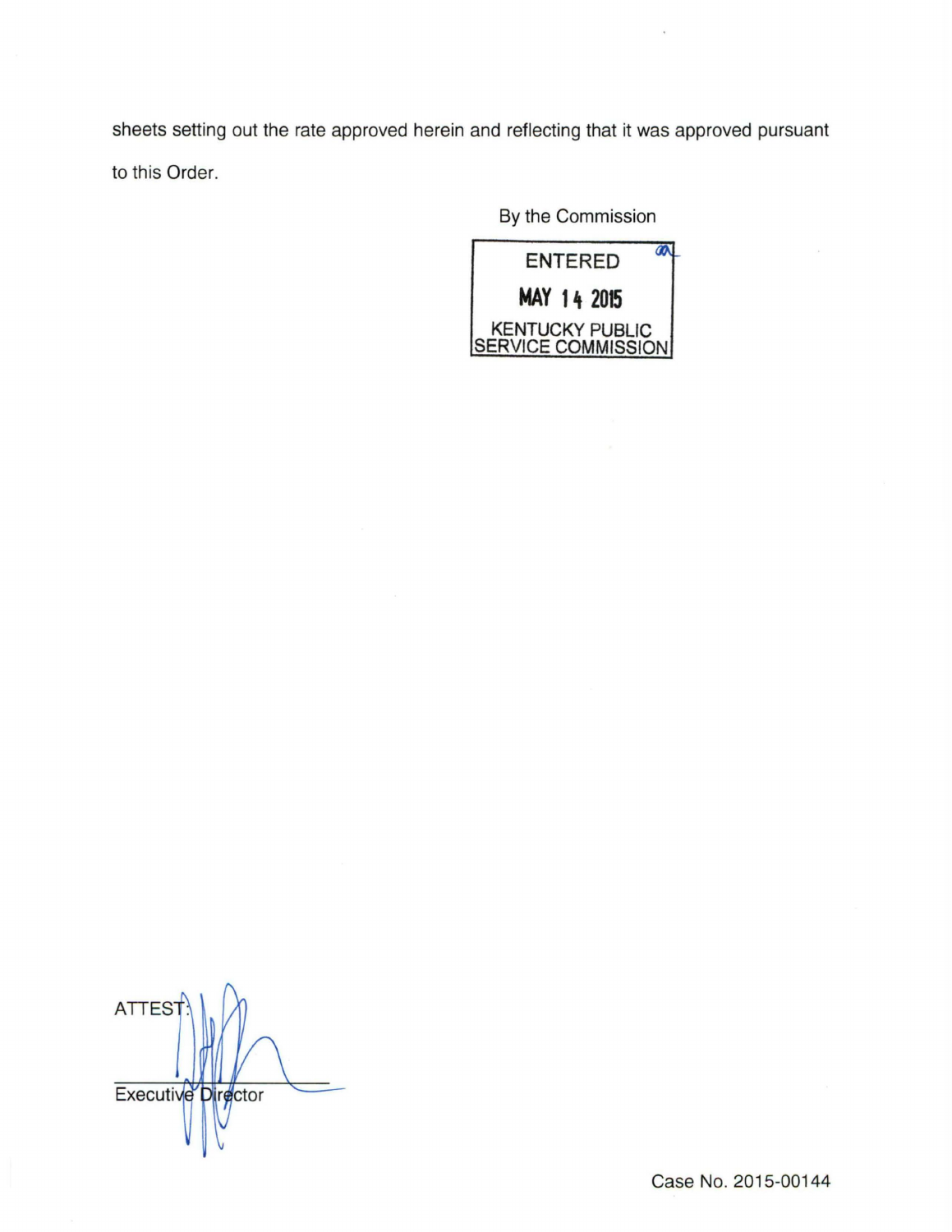### APPENDIX

# APPENDIX TO AN ORDER OF THE KENTUCKY PUBLIC SERVICE COMMISSION IN CASE NO. 2015-00144 DATED *NAY* **t .It <sup>2015</sup>**

The following rates and charges are prescribed for the customers in the area served by Columbia Gas of Kentucky, Inc. All other rates and charges not specifically mentioned herein shall remain the same as those in effect under authority of the Commission prior to the effective date of this Order.

### Gas Cost Recovery Rate

The total Gas Cost Adjustment shall be \$5.2630 per Mcf effective June 1, 2015.